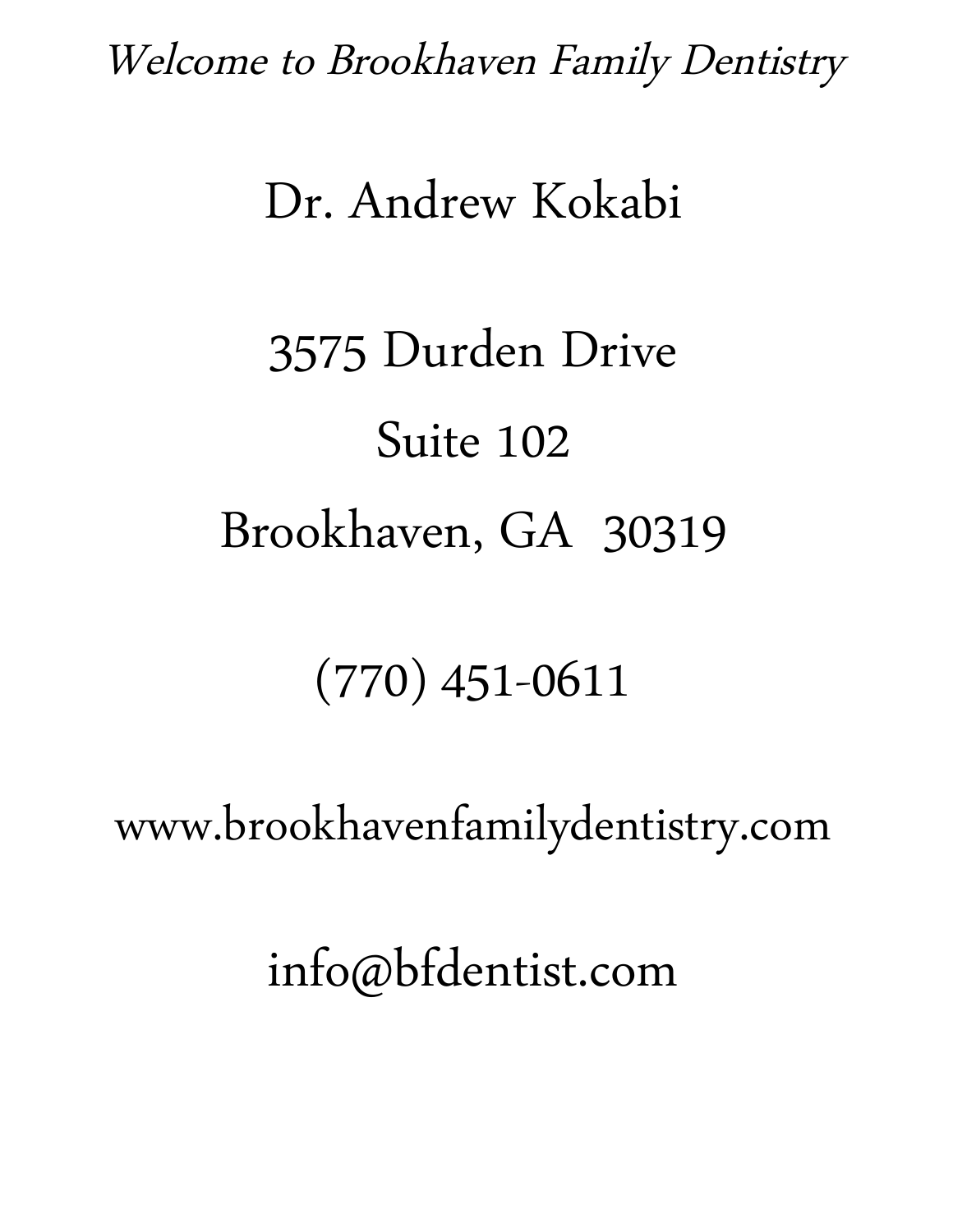#### **PATIENT INFORMATION & HEALTH HISTORY FORM**

| Name:        |                           |                                            |                                                                                                                       |                    |                                                 |        |     |
|--------------|---------------------------|--------------------------------------------|-----------------------------------------------------------------------------------------------------------------------|--------------------|-------------------------------------------------|--------|-----|
|              | Last                      | First                                      |                                                                                                                       |                    | Middle                                          |        |     |
| Address:     |                           |                                            |                                                                                                                       |                    |                                                 |        |     |
|              |                           |                                            | Apt. #                                                                                                                | City:              |                                                 | State  | Zip |
| Cell #:      |                           | How did you hear or who told you about us? |                                                                                                                       |                    |                                                 |        |     |
|              |                           |                                            |                                                                                                                       |                    | please be specific, we would like to thank them |        |     |
| Work/Home #: |                           | Employer:                                  |                                                                                                                       | Occupation:        |                                                 |        |     |
|              |                           |                                            |                                                                                                                       |                    |                                                 |        |     |
| Email:       |                           |                                            | <b>Marital Status:</b>                                                                                                | Divorced<br>Single | Widow<br>Married                                |        |     |
|              |                           |                                            |                                                                                                                       | (Please circle)    |                                                 |        |     |
| Soc. Sec:    |                           | Birthday:                                  | <u> 1989 - Jan Barbara Barbara, prima prima prima prima prima prima prima prima prima prima prima prima prima pri</u> |                    | Sex:<br>Male                                    | Female |     |
|              |                           |                                            |                                                                                                                       |                    |                                                 |        |     |
|              | <b>Emergency Contact:</b> | Relationship:                              |                                                                                                                       |                    | Phone:                                          |        |     |
|              |                           |                                            |                                                                                                                       |                    |                                                 |        |     |

For the following questions, please (X) whichever applies, your answers are for our records only and will be kept confidential in accordance with applicable laws. Please note that during your initial visit you will be asked some questions about your initial responses to this questionnaire and there may be additional questions concerning your health. This information is vital to allow us to provide appropriate care for you. This office does not use this information to discriminate.

#### **DENTAL INFORMATION**

|                                                     | (N) Don't |
|-----------------------------------------------------|-----------|
|                                                     | Know      |
| Do your gums bleed when you brush?                  |           |
| Ever had orthodontic treatment (braces)?            |           |
| Teeth sensitive to cold, hot, sweets or pressure?   |           |
| Do you have ear aches or neck pains?                |           |
| Had any periodontal (gum) treatments?               |           |
| Wear removable dental appliances?                   |           |
| Had a serious/difficult problem associated with any |           |
| previous dental treatment? If yes, explain:         |           |

How would you describe your current dental problem?

Date of last dental exam: What was done at that time:

Date of last dental xrays:

How do you feel about the appearance of your teeth:

|                                                    | <b>MEDICAL INFORMATION</b> |                                                  |  |  |  |
|----------------------------------------------------|----------------------------|--------------------------------------------------|--|--|--|
| If you answer YES to any of the three items below, |                            | Please list all prescribed medications:          |  |  |  |
| please stop & return this form to the receptionist | (N) Don't<br>(Y)           |                                                  |  |  |  |
|                                                    | Know                       |                                                  |  |  |  |
| Have you ever had any of the following:            |                            |                                                  |  |  |  |
| <b>Active Tuberculosis</b>                         |                            |                                                  |  |  |  |
| Persistant cough, longer than 3 weeks:             |                            |                                                  |  |  |  |
| Cough that produces blood:                         |                            | Over the counter (including vitamins/mine        |  |  |  |
| Are you in good health?                            |                            |                                                  |  |  |  |
| Any changes in your general health in past year?   |                            | Are you taking or have you taken any diet        |  |  |  |
| Are you currently under the care of a physician?   |                            | as Pondimin (fenflouramine), Redux (dexphenflu   |  |  |  |
| If yes, what are you being treated for?:           |                            | or Phen-fen(fenfluramine-phentermine combination |  |  |  |
|                                                    |                            | Do you drink alchoholic beverages?               |  |  |  |
| Date of last physical exam:                        |                            | If yes, how much in the past 24 hours:           |  |  |  |
| Physician:                                         |                            |                                                  |  |  |  |
|                                                    |                            | Are you alcohol or drug dependent?               |  |  |  |
| Name                                               |                            | If yes, have you receved treatment?              |  |  |  |
|                                                    |                            | Do you use drugs or other substances for         |  |  |  |
| Phone                                              |                            | recreational purposes? If yes, please            |  |  |  |
| Have you had any serious illness, operation,       |                            |                                                  |  |  |  |
| or been hospitalized in the past 5 years?          |                            | Frequency:                                       |  |  |  |
| If yes, what was the illness or problem?           |                            |                                                  |  |  |  |
|                                                    |                            | Do you use tobacco (smoking, sniff, chew         |  |  |  |
|                                                    |                            |                                                  |  |  |  |
|                                                    |                            |                                                  |  |  |  |

Over the counter (including vitamins/minerals/herbal:

| Are you in good nealth?                          | ᆸ ᆸ ᆸ              |                                                       |                         |
|--------------------------------------------------|--------------------|-------------------------------------------------------|-------------------------|
| Any changes in your general health in past year? |                    | Are you taking or have you taken any diet drugs such  | (Y)<br>Don't<br>(N)     |
| Are you currently under the care of a physician? |                    | as Pondimin (fenflouramine), Redux (dexphenfluramine) | Know                    |
| If yes, what are you being treated for?:         |                    | or Phen-fen(fenfluramine-phentermine combination)?    | $\Box$<br>$\Box$        |
|                                                  |                    | Do you drink alchoholic beverages?                    | and and<br>$\mathsf{L}$ |
| Date of last physical exam:                      |                    | If yes, how much in the past 24 hours:                |                         |
| Physician:                                       |                    |                                                       |                         |
|                                                  |                    | Are you alcohol or drug dependent?                    | $\Box$                  |
| Name                                             |                    | If yes, have you receved treatment?                   | $\Box$                  |
|                                                  |                    | Do you use drugs or other substances for              |                         |
| Phone                                            |                    | recreational purposes? If yes, please list:           | nп<br>H                 |
| Have you had any serious illness, operation,     | $\Box$ $\Box$<br>П |                                                       |                         |
| or been hospitalized in the past 5 years?        |                    | Frequency:                                            |                         |
| If yes, what was the illness or problem?         |                    |                                                       |                         |
|                                                  |                    | Do you use tobacco (smoking, sniff, chew)?            | $\Box$                  |
|                                                  |                    | Do you wear contact lenses?                           | $\Box$                  |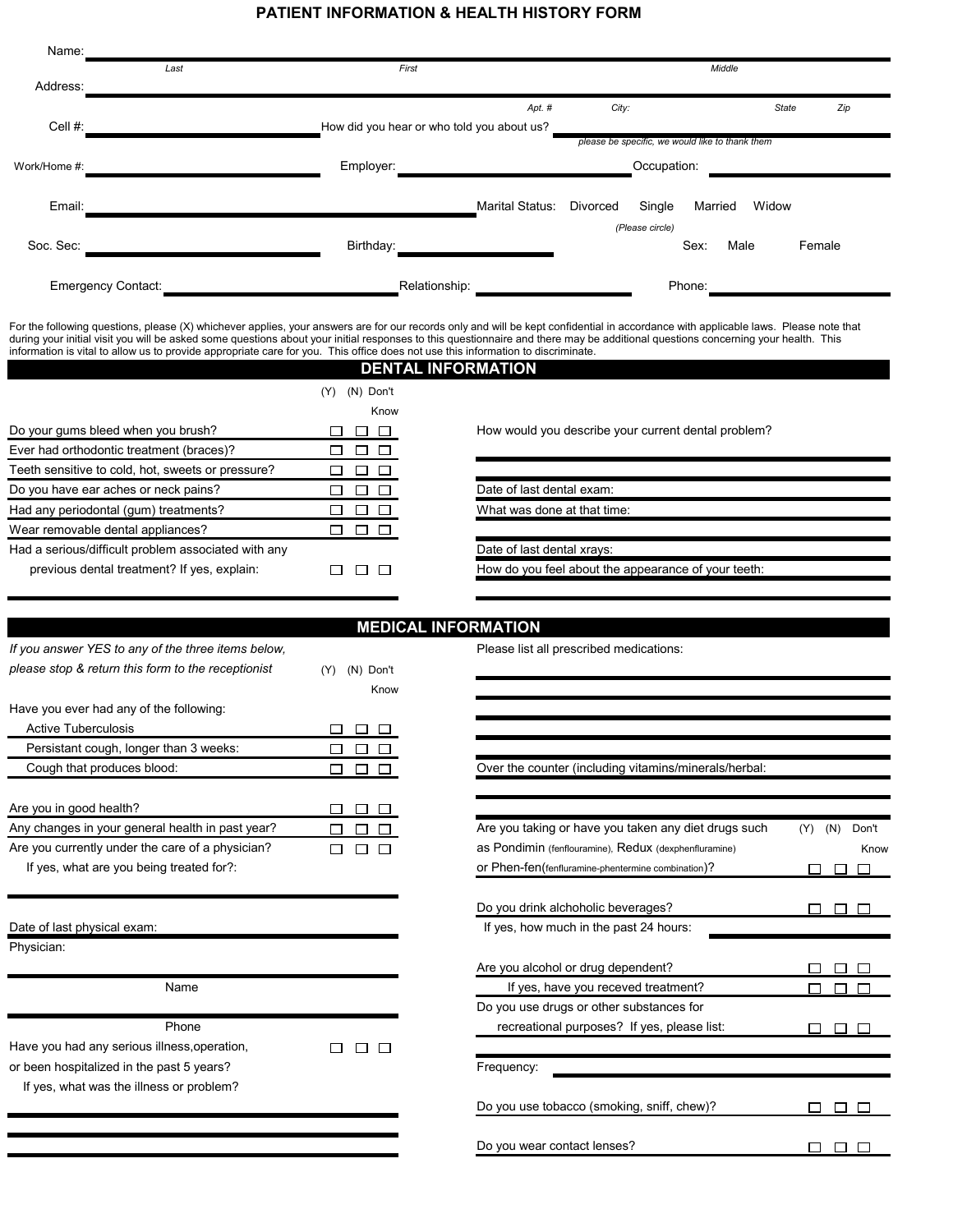#### Are you allergic or had a reaction to: (Y) (N) Don't

|                                             | Know                     |                                                       | (N) Don't<br>(Y) |
|---------------------------------------------|--------------------------|-------------------------------------------------------|------------------|
| Local anesthetics                           |                          |                                                       | Know             |
| Aspirin                                     |                          | Have you had an orthopedic joint replacement?         | $\blacksquare$   |
| Penicillin or other antibiotics             |                          | If yes, when was operation done:                      |                  |
| Barbituates, sedatives, or sleeping pills   |                          | If yes, have you had any complications with your      |                  |
| Sulfa drugs                                 | $\overline{\phantom{a}}$ | prosthetic joint?                                     |                  |
| Codeine or other narcotics                  | <b>11 L</b>              |                                                       |                  |
| Latex                                       | $\Box$ $\Box$            | Has a previous dentist or physician recommended       |                  |
| lodine                                      | - 1 - 1 - 1 - 1          | that you take antibiotics prior to dental treatments? |                  |
| Hay fever/ seasonal                         | $\Box$ $\Box$            | Name of doctor:                                       |                  |
| Animals                                     | $\Box$ $\Box$            | Phone:                                                |                  |
| Food (specify)                              |                          |                                                       |                  |
| Metals (specify)                            |                          | <b>WOMEN ONLY</b>                                     |                  |
| Other (specify)                             |                          | Are you or could you be pregnant?                     |                  |
| To YES responses, specify type of reaction: |                          | Nursing?                                              | $\mathsf{L}$     |

| Know |                                                       | (Y)<br>(N) Don't |
|------|-------------------------------------------------------|------------------|
|      |                                                       | Know             |
|      | Have you had an orthopedic joint replacement?         |                  |
|      | If yes, when was operation done:                      |                  |
|      | If yes, have you had any complications with your      |                  |
|      | prosthetic joint?                                     |                  |
|      |                                                       |                  |
|      | Has a previous dentist or physician recommended       |                  |
|      | that you take antibiotics prior to dental treatments? |                  |
|      | Name of doctor:                                       |                  |
|      | Phone:                                                |                  |
|      |                                                       |                  |
|      | <b>WOMEN ONLY</b>                                     |                  |
|      | Are you or could you be pregnant?                     |                  |
|      | Nursing?                                              |                  |

Taking birth control or homonal replacement?

#### **Please (x) to indicate if you have or have not had any of the following diseases or problems:**

.

|                                                      | (Y)                   |        | (N) Don't |                                       |
|------------------------------------------------------|-----------------------|--------|-----------|---------------------------------------|
|                                                      |                       |        | Know      |                                       |
| Abnormal bleeding                                    |                       |        |           | Hemophilia                            |
| AIDS or HIV infection                                |                       |        |           | Hepatitis, jaundice or liver disease  |
| Anemia                                               |                       |        |           | Recurrent infections                  |
| Arthritis                                            |                       | $\Box$ |           | If yes, type of infection:            |
| Rheumatoid arthritis                                 |                       |        |           | Kidney problems                       |
| Asthma                                               |                       |        |           | Mental health disorders               |
| Blood transfusion.<br>If yes, date:                  |                       | $\Box$ |           | If yes, specify:                      |
| Cancer / Chemotherapy/ Radiation treatment           |                       |        |           | Malnutrition                          |
| Cardiovascular Disease. If yes, specify below:       |                       |        |           | Neurological disorders                |
| Angina                                               | Heart murmur          |        |           | If yes, specify:                      |
| Arteriosclerosis                                     | High blood pressure   |        |           | Osteoporosis                          |
| Artificial heart valve                               | Low blood pressure    |        |           | Persistant swollen glands in neck     |
| Congenital heart defects                             | Mitral valve prolapse |        |           | Respiratory problems                  |
| Congestive heart failure                             | Pacemaker             |        |           | Emphysema<br>Bronchitis, etc          |
| Coronary artery disease<br>Rheumatic heart-          |                       |        |           | Sever headaches/ migraines            |
| Damaged heart valves<br>disease/Rheumatic fever      |                       |        |           | Severe or rapid weight loss           |
| Heart attack                                         |                       |        |           | Sexually transmitted disease          |
| Chest pain upon exertion                             |                       |        |           | Sinus trouble                         |
| Chronic pain                                         |                       |        |           | Sleep disorder                        |
| Disease, drug or radiation-induced immunosuppression |                       |        |           | Sores or ulcers in mouth              |
| Diabetes (please specify)                            |                       |        |           | Stroke                                |
| Type I (insulin dependent)                           | Type II               |        |           | Systemic lupus erythematosus          |
| Dry mouth                                            |                       |        |           | Tuberculosis                          |
| Eating disorder (please specify)                     |                       |        |           | Thyroid problem                       |
|                                                      |                       |        |           | Ulcers                                |
| Epilepsy                                             |                       |        |           | Excessive urination                   |
| Fainting spells or seizures                          |                       |        |           |                                       |
| Gastrointestinal disease                             |                       |        |           | DO YOU HAVE ANY DISEASE, CONDITION, O |
| G.E. Reflux/ persistant heart burn                   |                       |        |           | LISTED ABOVE THAT YOU THINK I SHOULD  |
| Glaucoma                                             |                       |        |           |                                       |
|                                                      |                       |        |           |                                       |

| (Y)<br>(N) Don't |                                      | (N) Don't<br>(Y) |
|------------------|--------------------------------------|------------------|
| Know             |                                      | Know             |
|                  | Hemophilia                           |                  |
|                  | Hepatitis, jaundice or liver disease |                  |
|                  | <b>Recurrent infections</b>          |                  |
|                  | If yes, type of infection:           |                  |
|                  | Kidney problems                      |                  |
|                  | Mental health disorders              |                  |
|                  | If yes, specify:                     |                  |
|                  | Malnutrition                         |                  |
|                  | Neurological disorders               |                  |
|                  | If yes, specify:                     |                  |
| essure           | Osteoporosis                         |                  |
| essure           | Persistant swollen glands in neck    |                  |
| rolapse          | Respiratory problems                 |                  |
|                  | Bronchitis, etc<br>Emphysema         |                  |
| eart-            | Sever headaches/ migraines           |                  |
| itic fever       | Severe or rapid weight loss          |                  |
|                  | Sexually transmitted disease         |                  |
|                  | Sinus trouble                        |                  |
|                  | Sleep disorder                       |                  |
|                  | Sores or ulcers in mouth             |                  |
|                  | Stroke                               |                  |
|                  | Systemic lupus erythematosus         |                  |
|                  | Tuberculosis                         |                  |
|                  | Thyroid problem                      |                  |
|                  | Ulcers                               |                  |
|                  | Excessive urination                  |                  |

DO YOU HAVE ANY DISEASE, CONDITION, OR PROBLEM NOT LISTED ABOVE THAT YOU THINK I SHOULD KNOW?

#### **NOTE: Both Doctor and patient are encouraged to discuss any and all relevant patient health issues prior to treatment**

I certify that I have read and understand the above. I acknowledge that my questions, if any, about inquiries set forth above have been answered to my satisfaction, I will not hold my dentist, or any other member of his staff, responsible for any action they take or do not take because of errors or ommissions that I may have made in the completion of this form.

 $\begin{array}{c} \square \ \square \ \square \end{array}$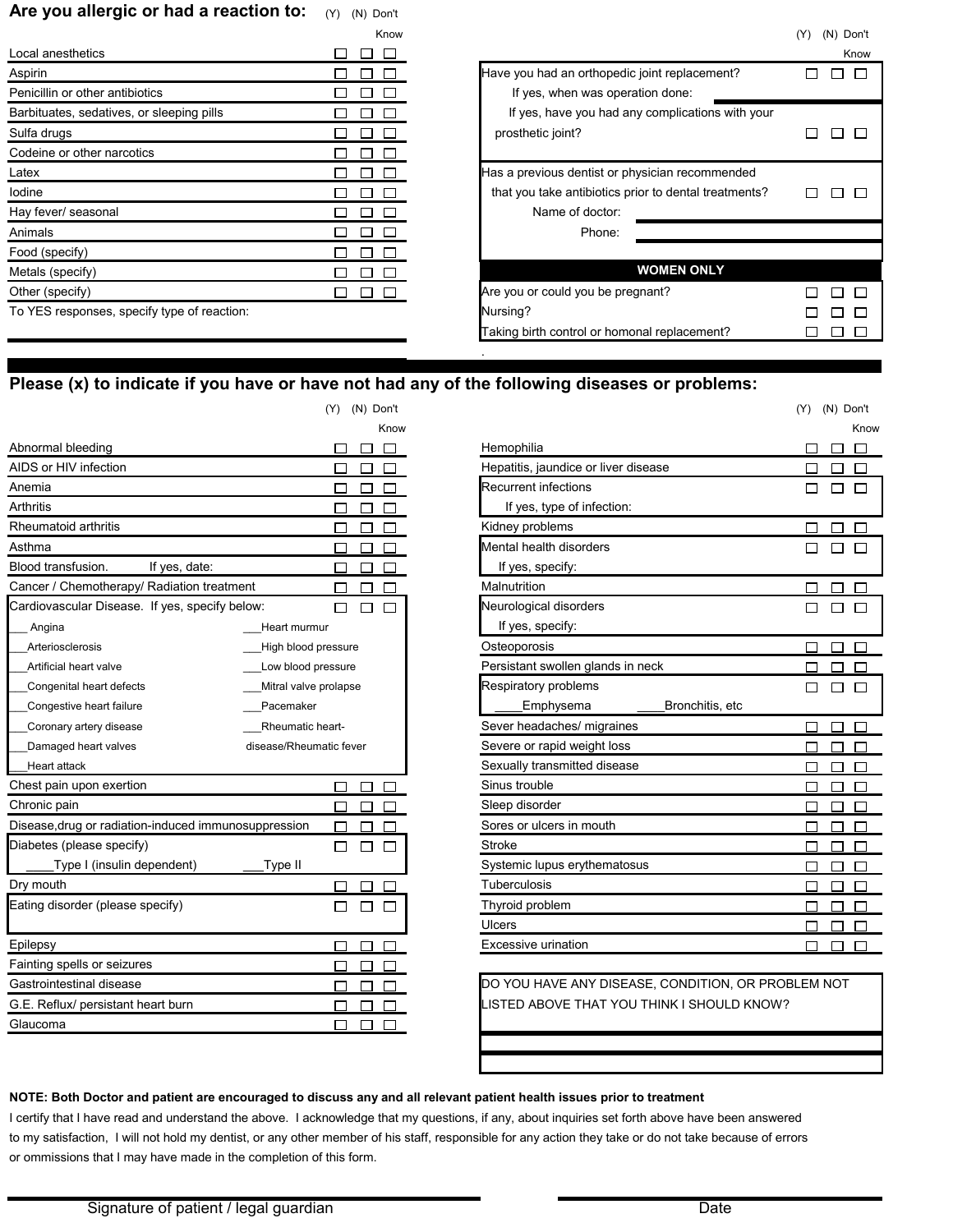## **Informed Consent for General Dental Treatment**

You have the right to be informed about your dental treatment so that you may make a decision to undergo dental treatment after knowing the risks and hazards. This disclosure is not meant to frighten or alarm you. It is simply an effort to make you better informed so you may give your consent to have dental treatment.

Possible Complications and Facts Associated with Dental Treatment:

- 1. Medications: Certain medications and drugs may cause drowsiness and lack of awareness and coordination (which may be influenced by the use of alcohol, tranquilizers, sedatives or other drugs). It is not advisable to operate any vehicle or hazardous device until recovered from their effects.
- 2. Dental restorations on front teeth will have a shorter life expectancy if they are not treated with care from the patient. If you bite into hard, crunchy, or sticky foods OR if you use your front teeth for abnormal purposes(ie; biting off a bottle cap or cutting fishing wire), there is a good chance your dental restoration will fail. Additionally, general health, good oral hygiene, regular dental check-ups, diet, etc. can affect longevity.
- 3. Extractions: If an extraction site is not treated with an implant or bridge, then the teeth adjacent to this site can shift and ultimately may need to be extracted.
- 4. Root Canal Treatment: Root canal treatment is an attempt to save a tooth that may otherwise require extraction. Although root canal therapy has a high degree of success, it cannot be guaranteed. Occasionally a tooth that has had root canal therapy may require retreatment, surgery, or even extraction.
- 5. It is the responsibility of the patient to seek attention from the dentist should any undue or unexpected problems occur. The patient must diligently follow any and all instructions. Failure to follow instructions can result in dental treatment and dental restorations failing.
- 6. Sensitivity of Teeth: Sometimes, after cleanings, deep cleanings, fillings, root canals, crowns, or other dental treatment, the teeth may exhibit sensitivity. It may be mild to severe. This sensitivity may last for a short period or a long period. If it is persistent, notify us since this sensitivity may be from some other source. There is a small chance that if the sensitivity does not go away, then the teeth may need root canals or other treatments.
- 7. With all dental treatments, there is a chance for the possible accidental swallowing or aspiration of tooth particles, dental instruments, or other foreign bodies. Surgery may be required to remove these objects from your body.
- 8. Local Anesthesia(getting your teeth numb): Certain possible risks that, although rare, could include pain, swelling, bruising, infection, nerve damage(which can lead to prolonged numbness of the lip, chin, gums or tongue which could feel numb and could remain for days, weeks or very rarely permanently), and unexpected allergic reactions which could result in heart attack or stroke.
- 9. It is very hard to get a filling or crown to exactly match the tooth or adjacent teeth. We will do our best and most times our patients are satisfied with the appearance of restorations, however it is impossible to get a dental restoration to 100% match the natural teeth because they are made of different materials than natural teeth.
- 10. Some dental treatment may result in bleeding. Bleeding, usually controllable, but may be prolonged and require additional care.
- 11. Dental Cleanings: Dental cleanings are very important. If excessive amounts of tartar accumulate on teeth, then periodontal disease will develop. Periodontal disease will result in loss of bone that can ultimately lead to loose teeth that may need to be extracted. Periodontal disease(not cavities) is the most common cause of tooth extractions.

I understand that dentistry is not an exact science and success with treatment cannot be guaranteed. I understand the statements listed above and have had any questions regarding them answered. I authorize Dr. Kokabi and/or such associates and assistants to render dental treatment and to use anesthetics and/or medications. I will follow all treatment and post treatment instructions as explained and directed to me.

Patient Name:

*(please print)*

Patient's Signature **Example 2** and the set of the set of the set of the set of the set of the set of the set of the set of the set of the set of the set of the set of the set of the set of the set of the set of the set of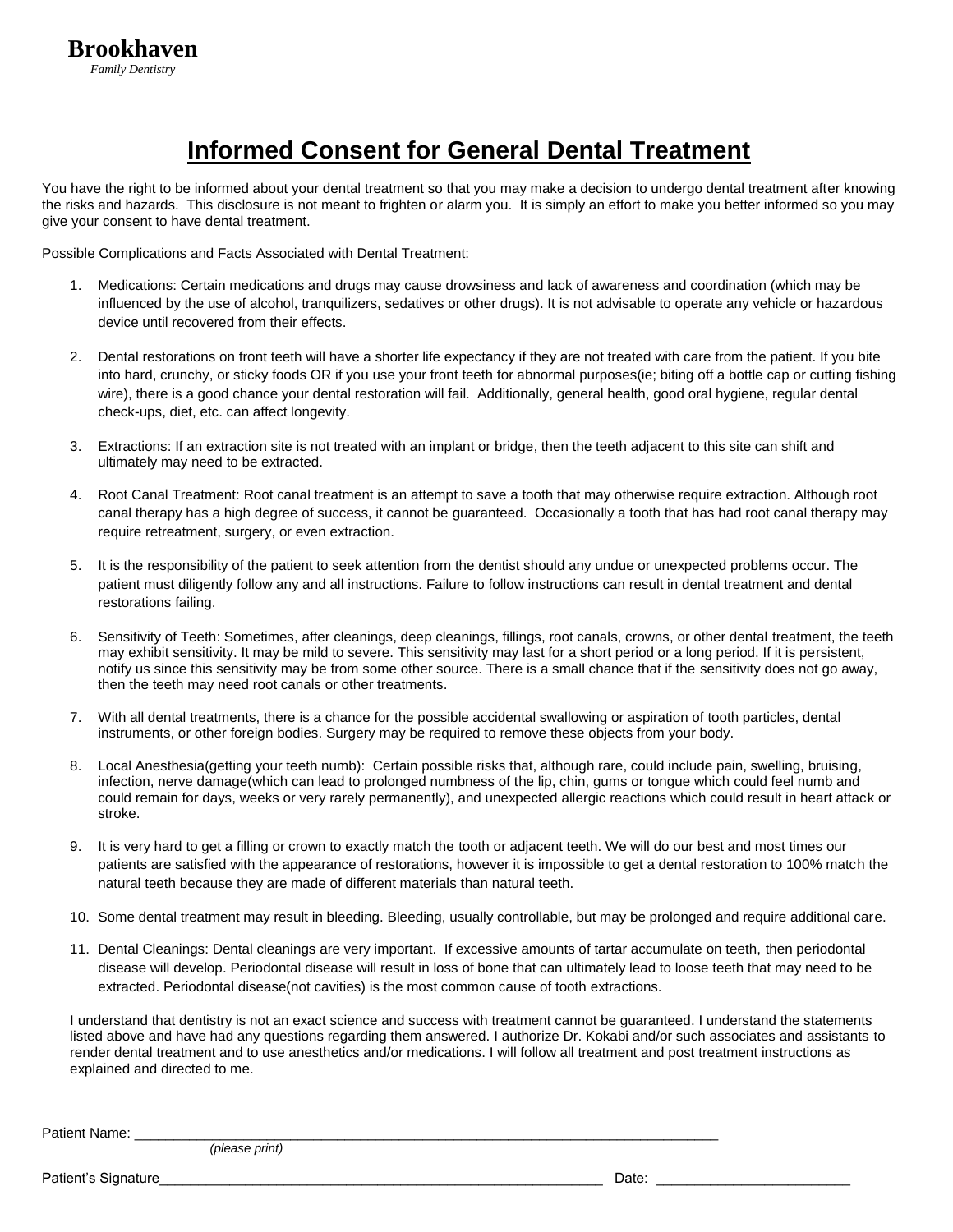## **Practice Policy & Financial Agreement**

In compliance with the TRUTH IN LENDING LAW, here is our practice policy and financial agreement.

#### *Please sign below to acknowledge that you have read and understand the following information.*

If you have dental insurance we will gladly process your claims for you. By signing below you authorize direct payment of dental benefits to Brookhaven Family Dentistry, PC.

We accept cash, check, Visa, Mastercard.

If your check is returned, there will be a returned check fee of \$25.00 added to your account. All future payments will then be required in the form of cash or credit card only.

Our practice is committed to providing the best treatment for our patients and our fees are based on what is usual and customary for our area. Please understand that you are responsible for payment regardless of any insurance company's arbitrary determination of usual and customary rates.

Our office uses Composite (tooth colored) fillings on many restorations. Some insurance companies do not cover, or cover at a reduced rate, these composite fillings on back teeth. If you are concerned your insurance may not cover the services being provided to you, please contact your insurance company prior to your appointment for a breakdown of their allowable benefits and let your doctor know if you would prefer a Silver(Mercury containing) restoration.

For dental procedures associated with dental codes D1110(Prophylaxis) & D0120(Periodic Oral Evaluation) we offer a 16% courtesy adjustment for payment prior to or at time of service. For the dental procedure associated with dental code D0274(Bitewings-Four Films) we offer a 48% courtesy adjustment for payment prior to or at time of service.

It is not our policy to double book our patients. The appointment, which you schedule, is set aside specifically for you. Please provide us with at least 24 hours notice in the event that you cannot keep your appointment. If this courtesy is not allowed, we reserve the right to charge a \$25.00 missed appointment fee to your account.

#### **I understand and agree to the above terms.**

| Signed:     | Date: |
|-------------|-------|
| Print Name: |       |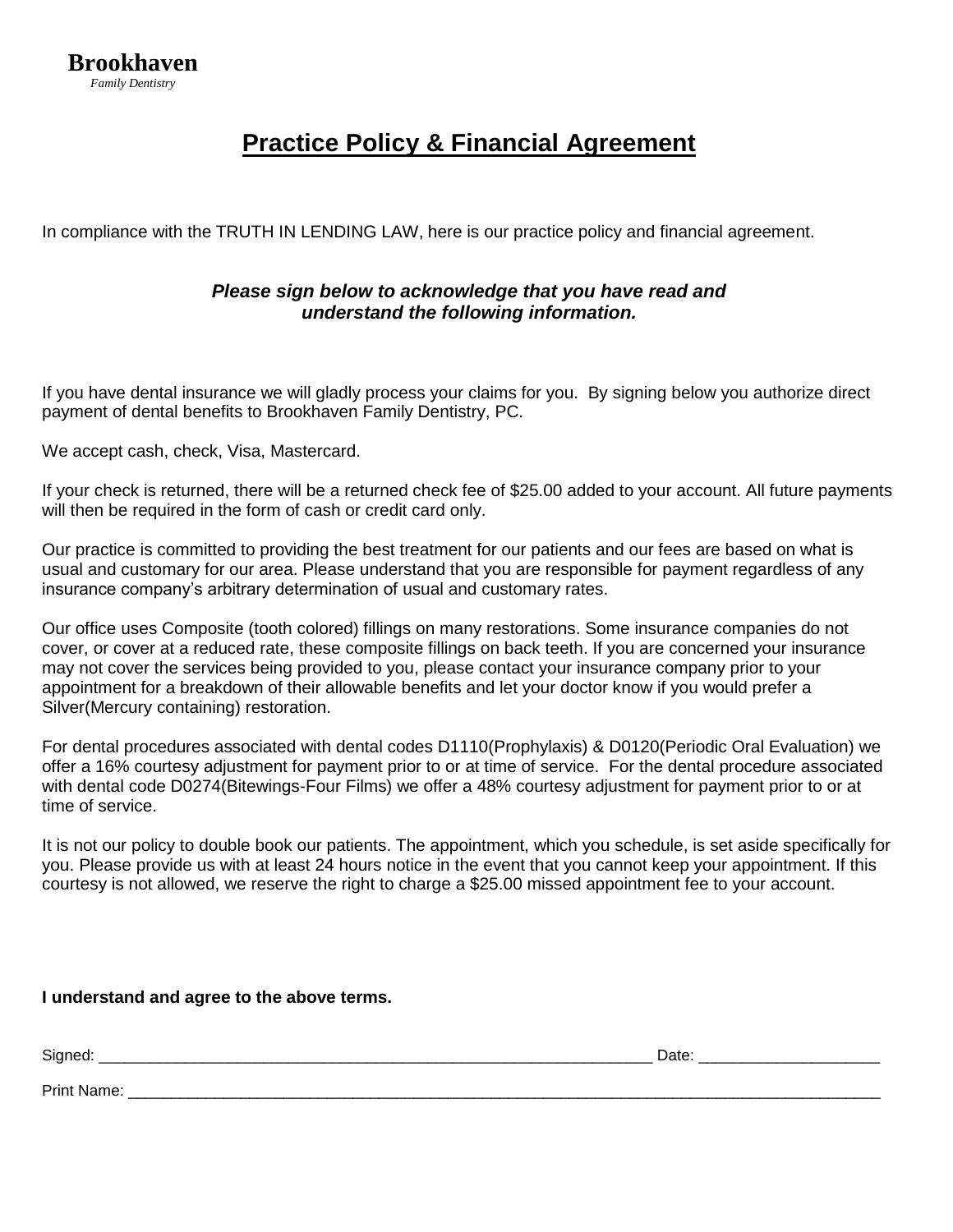

*Family Dentistry*

### **ACKNOWLEDGEMENT OF RECEIPT OF NOTICE OF PRIVACY PRACTICES**

\*You May Refuse to Sign This Acknowledgement\*

**I have received a copy of Brookhaven Family Dentistry's Notice of Privacy Practices.**

**I have refused a copy of Brookhaven Family Dentistry's Notice of Privacy Practices**

**\_\_\_\_\_\_\_\_\_\_\_\_\_\_\_\_\_\_\_\_\_\_\_\_\_\_\_\_\_\_\_\_\_\_\_\_\_\_\_\_\_\_\_\_\_\_\_\_\_\_\_\_\_\_\_\_\_\_\_\_\_\_\_\_\_\_\_\_\_\_\_\_\_\_\_\_\_\_\_\_\_\_\_\_\_\_\_\_\_\_ Please print name**

**Signature**

**\_\_\_\_\_\_\_\_\_\_\_\_\_\_\_\_\_\_\_\_\_\_\_\_\_\_\_\_\_\_\_\_\_\_\_\_\_\_\_\_\_\_\_\_\_\_\_\_\_\_\_\_\_\_\_\_\_\_\_\_\_\_\_\_\_\_\_\_\_\_\_\_\_\_\_\_\_\_\_\_\_\_\_\_\_\_\_\_\_\_ Date**

*FOR OFFICE USE ONLY*

**\_\_\_\_\_\_\_\_\_\_\_\_\_\_\_\_\_\_\_\_\_\_\_\_\_\_\_\_\_\_\_\_\_\_\_\_\_\_\_\_\_\_\_\_\_\_\_\_\_\_\_\_\_\_\_\_\_\_\_\_\_\_\_\_\_\_\_\_\_\_\_\_\_\_\_\_\_\_\_\_\_\_\_\_**

**\_\_\_\_\_\_\_\_\_\_\_\_\_\_\_\_\_\_\_\_\_\_\_\_\_\_\_\_\_\_\_\_\_\_\_\_\_\_\_\_\_\_\_\_\_\_\_\_\_\_\_\_\_\_\_\_\_\_\_\_\_\_\_\_\_\_\_\_\_\_\_\_\_\_\_\_\_\_\_\_\_\_\_\_**

**\_\_\_\_\_\_\_\_\_\_\_\_\_\_\_\_\_\_\_\_\_\_\_\_\_\_\_\_\_\_\_\_\_\_\_\_\_\_\_\_\_\_\_\_\_\_\_\_\_\_\_\_\_\_\_\_\_\_\_\_\_\_\_\_\_\_\_\_\_\_\_\_\_\_\_\_\_\_\_\_\_\_\_\_**

**\_\_\_\_\_\_\_\_\_\_\_\_\_\_\_\_\_\_\_\_\_\_\_\_\_\_\_\_\_\_\_\_\_\_\_\_\_\_\_\_\_\_\_\_\_\_\_\_\_\_\_\_\_\_\_\_\_\_\_\_\_\_\_\_\_\_\_\_\_\_\_\_\_\_\_\_\_\_\_\_\_\_\_\_\_\_\_\_\_\_**

**We attempted to obtain written acknowledgement of receipt of our Notice of Privacy Practices, but acknowledgement could not be obtained because:**

- o **Individual refused to sign**
- o **Communications barriers prohibited obtaining the acknowledgement**
- o **An emergency situation prevented us from obtaining acknowledgement**
- o **Other (Please specify):**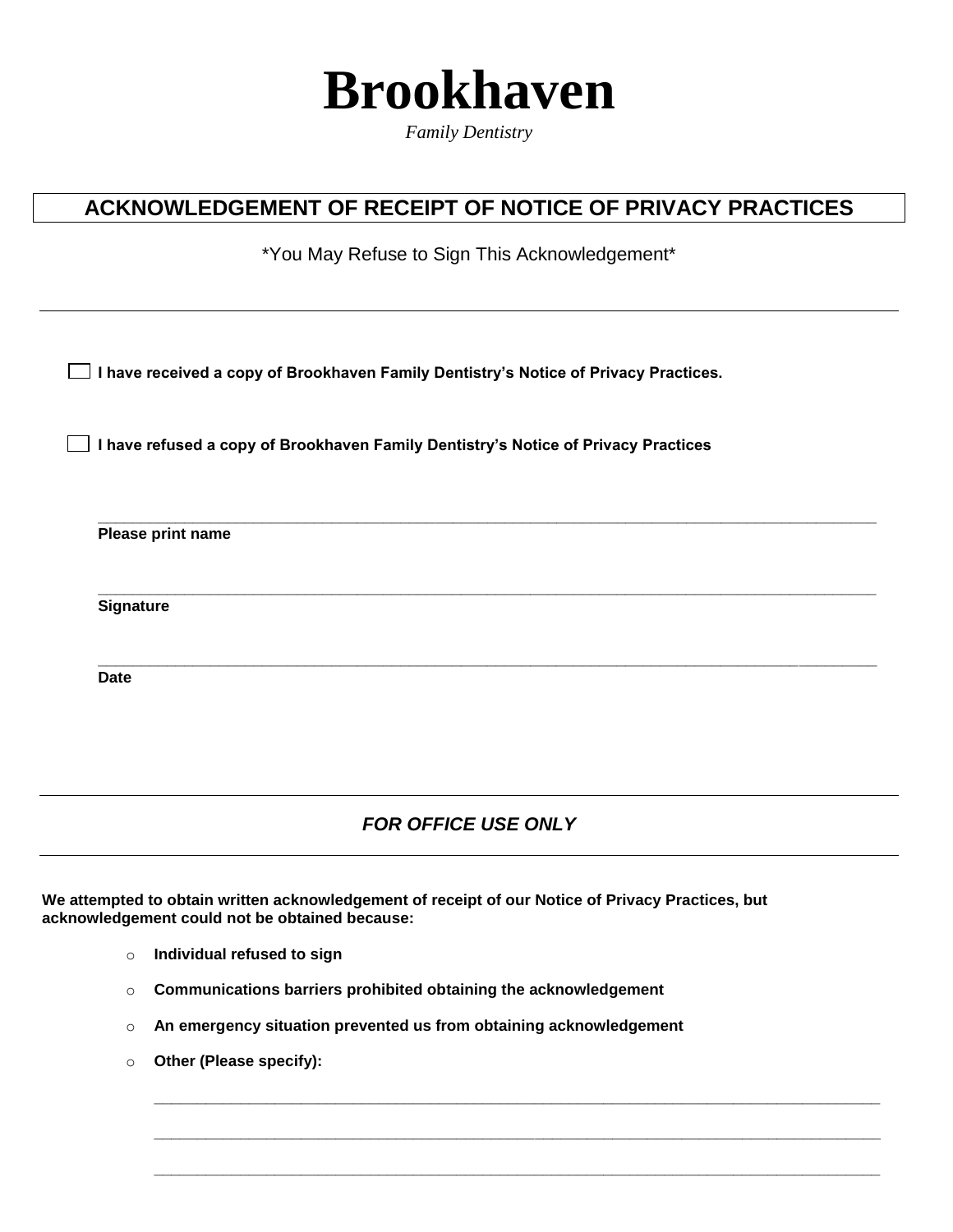#### **Brookhaven Family Dentistry, P.C. Notice of Privacy Practices**

#### THIS NOTICE DESCRIBES HOW HEALTH INFORMATION ABOUT YOU MAY BE USED AND DISCLOSED AND HOW YOU CAN GET ACCESS TO THIS INFORMATION. PLEASE REVIEW IT CAREFULLY.

We are required by law to maintain the privacy of protected health information, to provide individuals with notice of our legal duties and privacy practices with respect to protected health information, and to notify affected individuals following a breach of unsecured protected health information. We must follow the privacy practices that are described in this Notice while it is in effect. This Notice takes effect 09/22/2013 and will remain in effect until we replace it.

We reserve the right to change our privacy practices and the terms of this Notice at any time, provided such changes are permitted by applicable law, and to make new Notice provisions effective for all protected health information that we maintain. When we make a significant change in our privacy practices, we will change this Notice and post the new Notice clearly and prominently at our practice location, and we will provide copies of the new Notice upon request.

You may request a copy of our Notice at any time. For more information about our privacy practices, or for additional copies of this Notice, please contact us using the information listed at the end of this Notice.

#### **HOW WE MAY USE AND DISCLOSE HEALTH INFORMATION ABOUT YOU**

We may use and disclose your health information for different purposes, including treatment, payment, and health care operations. For each of these categories, we have provided a description and an example. Some information, such as HIV-related information, genetic information, alcohol and/or substance abuse records, and mental health records may be entitled to special confidentiality protections under applicable state or federal law. We will abide by these special protections as they pertain to applicable cases involving these types of records.

**Treatment.** We may use and disclose your health information for your treatment. For example, we may disclose your health information to a specialist providing treatment to you.

**Payment.** We may use and disclose your health information to obtain reimbursement for the treatment and services you receive from us or another entity involved with your care. Payment activities include billing, collections, claims management, and determinations of eligibility and coverage to obtain payment from you, an insurance -company, or another third party. For example, we may send claims to your dental health plan containing certain health information.

**Healthcare Operations.** We may use and disclose your health information in connection with our healthcare operations. For example, healthcare operations include quality assessment and improvement activities, conducting training programs, and licensing activities.

**Individuals Involved in Your Care or Payment for Your Care.** We may disclose your health information to your family or friends or any other individual identified by you when they are involved in your care or in the payment for your care. Additionally, we may disclose information about you to a patient repr esentative. If a person has the authority by law to make health care decisions for you, we will treat that patient representative the same way we would treat you with respect to your health information.

**Disaster Relief.** we may use or disclose your health information to assist in disaster relief efforts.

**Required by Law.** We may use or disclose your health information when we are required to do so by law.

**Public Health Activities.** We may disclose your health information for public health activities, including disclosures to:

Prevent or control disease, injury or disability;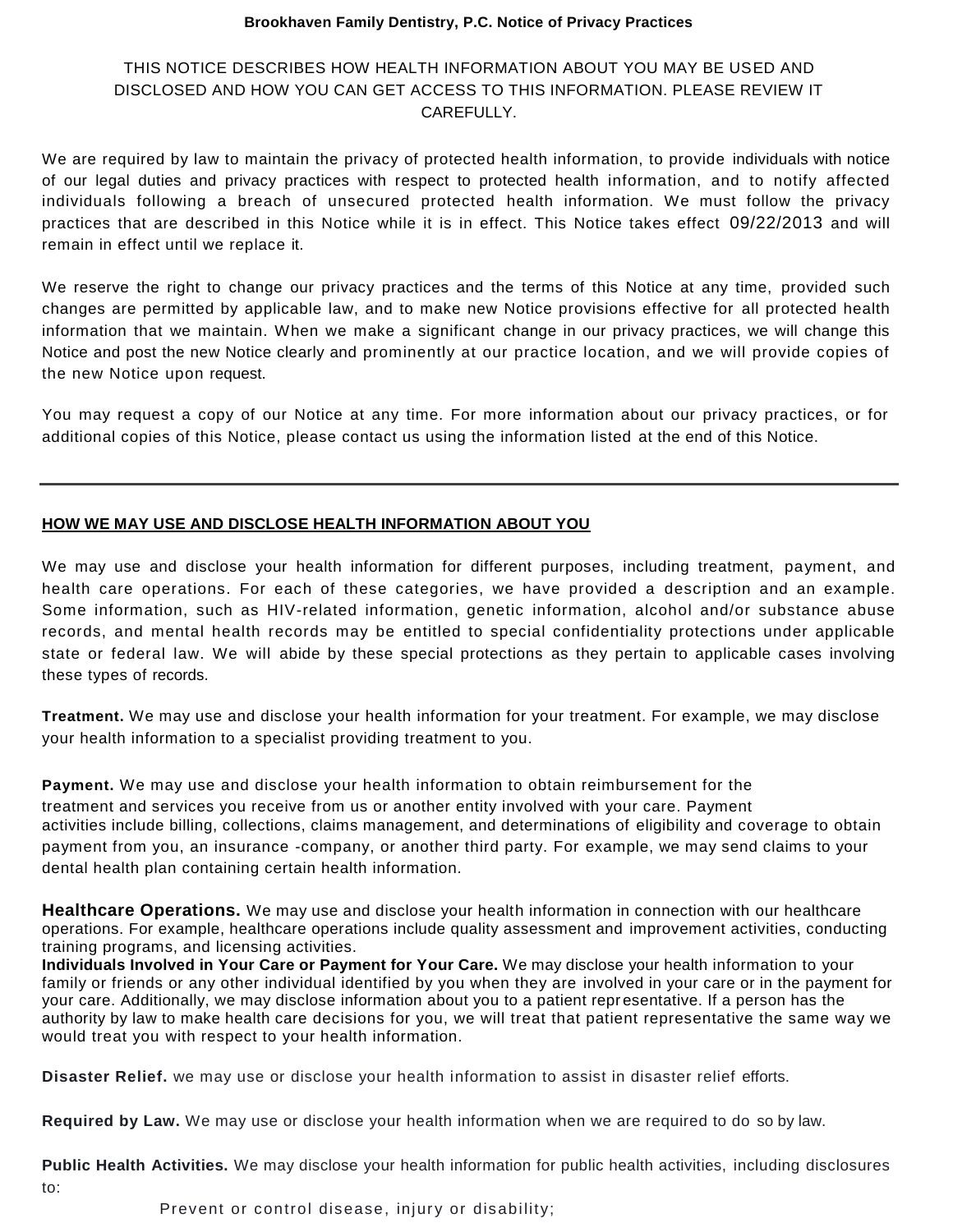Report child abuse or neglect; Report reactions to medications or problems with products or devices; Notify a person of a recall, repair, or replacement of products or devices; Notify a person who may have been exposed to a disease or condition; or Notify the appropriate government authority if we believe a patient has been the victim of abuse, neglect, or domestic violence.

**National Security.** We may disclose to military authorities the health information of Armed Forces personnel under certain circumstances. We may disclose to authorized federal officials health information required for lawful intelligence, counterintelligence, and other national security activities. We may disclose to correctional institution or law enforcement official having lawful custody the protected health information of an inmate or patient.

**Secretary of HHS.** We will disclose your health information to the Secretary of the U.S. Department of Health and Human Services when required to investigate or determine compliance with HIPAA.

**Worker's Compensation.** We may disclose your **PHI** to the extent authorized by and to the extent necessary to comply with laws relating to worker's compensation or other similar programs established by law.

**Law Enforcement.** We may disclose your PHI for law enforcement purposes as permitted by HIPAA, as required by law, or in response to a subpoena or court order.

**Health Oversight Activities.** We may disclose your PHI to an oversight agency for activities authorized by law. These oversight activities include audits, investigations, inspections, and credentialing, as necessary for licensure and for the government to monitor the health care system, government programs, and compliance with civil rights laws.

**Judicial and Administrative Proceedings.** If you are involved in a lawsuit or a dispute, we may disclose your PHI in response to a court or administrative order. We may also disclose health information about you in response to a subpoena, discovery request, or other lawful process instituted by someone else involved in the dispute, but only if efforts have been made, either by the requesting party or us, to tell you about the request or to obtain an order protecting the information requested.

**Research.** We may disclose your PHI to researchers when their research has been approved by an institutional review board or privacy board that has reviewed the research proposal and established protocols to ensure the privacy of your information.

**Coroners, Medical Examiners, and Funeral Directors.** We may release your PHI to a coroner or medical examiner. This may be necessary, for example, to identify a deceased person or determine the cause of death. We may also disclose PHI to funeral directors consistent with applicable law to enable them to carry out their duties.

**Fundraising.** We may contact you to provide you with information about our sponsored activities, including fundraising programs, as permitted by applicable law. If you do not wish to receive such information from us, you may opt out of receiving the communications.

#### **Other Uses and Disclosures of PHI**

Your authorization is required, with a few exceptions, for disclosure of psychotherapy notes, use or disclosure of PHI for marketing, and for the sale of PHI. We will also obtain your written authorization before using or disclosing your PHI for purposes other than those provided for in this Notice (or as otherwise permitted or required by law). You may revoke an authorization in writing at any time. Upon receipt of the written revocation, we will stop using or disclosing your PHI, except to the extent that we have already taken action in reliance on the authorization.

#### **Your Health Information Rights**

**Access.** You have the right to look at or get copies of your health information, with limited exceptions. You must make the request in writing. You may obtain a form to request access by using the contact information listed at the end of this Notice. You may also request access by sending us a letter to the address at the end of this